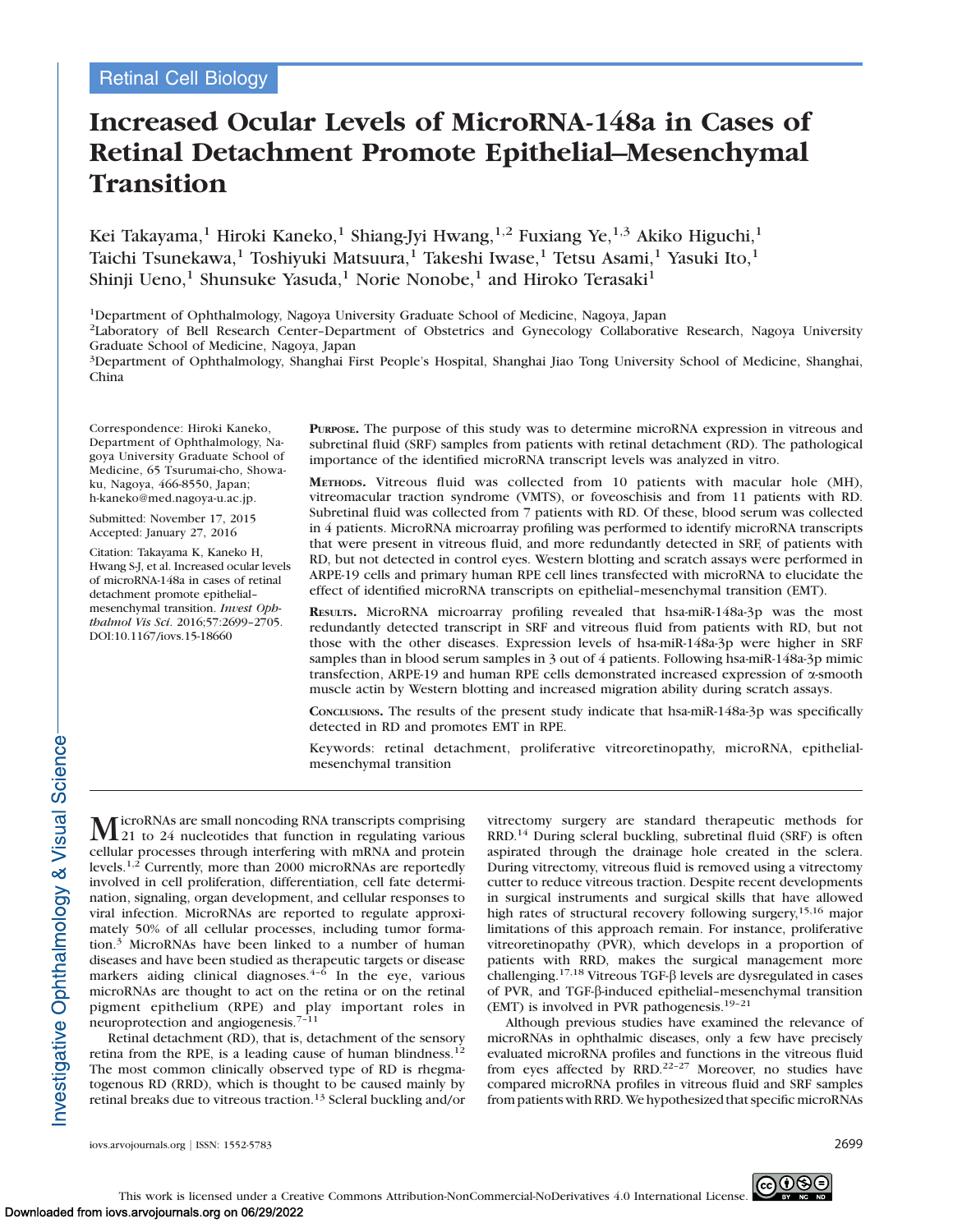may be increased in response to RRD, particularly in the SRF that is directly in contact with photoreceptors and the RPE, that is, the major sites of RRD-induced vision loss<sup>28,29</sup> and PVR pathogenesis.17,30–33 Therefore, we examined and compared microRNA profiles in vitreous fluid and SRF from eyes with and without RRD. Furthermore, we examined the functional role in the RPE of a specific microRNA transcript found to be highly expressed in SRF.

## MATERIALS AND METHODS

## Patients and Sample Collection

Seven SRF samples, 11 vitreous fluid samples, and 4 blood serum samples were collected from patients with RD. As controls, vitreous fluid was collected from 10 patients with macular hole (MH), vitreomacular traction syndrome (VMTS), or foveoschisis. Group 1 comprised patients with MH and VMTS or foveoschisis; group 2, patients with RD who had vitreous fluid collected; and group 3, patients with RD who had SRF collected. All vitreous samples were collected by dry vitrectomy at the beginning of vitrectomy surgery using a vitrectomy cutter before the initiation of infusions. All samples were immediately stored at -80°C until further experiments. Subretinal fluid was collected during scleral buckling surgery with surgical fields dried by surgical sponge-like materials (M.Q.A.; Inami, Tokyo, Japan) to avoid hemorrhagic contamination during SRF drainage. Peripheral blood was collected from patients who received scleral buckling surgery for the RD. Blood samples were subsequently centrifuged to isolate blood serum. Patients with severe systemic diseases, such as autoimmune diseases and cancer, were excluded. The present study adhered to the guidelines of the Declaration of Helsinki and was approved by the Nagoya University Hospital Ethics Review Board. Written informed consent was obtained from all included patients.

## RNA Isolation

Subretinal fluid, vitreous fluid, and blood serum samples were thawed on ice, centrifuged at  $3000g$  for 5 minutes at  $4^{\circ}$ C to exclude cell debris, and stored prior to use in further experiments. Total RNA was extracted from supernatants using Qiagen miRNeasy Mini Kits (Qiagen GmbH, Hilden, Germany) according to the manufacturer's protocol. For normalization of sample-to-sample variation during RNA isolation procedures, 25 fmol synthetic Caenorhabditis elegans miRNA cel-miR-39 was added to total RNA samples, dissolved in RNase-free water, and stored at  $-80^{\circ}$ C.

## MicroRNA Polymerase Chain Reaction (PCR) Array

Two, three, and three samples from groups 1, 2, and 3, respectively, were used for microRNA microarray. MicroRNA microarray profiling was performed using a miRCURY LNA Universal RT microRNA PCR System (Exiqon, Woburn, MA, USA) as previously described.<sup>24</sup> Single cDNA was synthesized by Universal cDNA Synthesis Kit II (Exiqon), mixed with miRCURY LNA ExiLENT SYBR Green master mix, and applied to Serum/Plasma Focus microRNA PCR panels. Data analyses were guided by miRCURY LNA Universal RT microRNA Readyto-Use PCR panels using Exiqon GenEx software. Out of all microRNAs, hsa-miR-181a-5p was selected as the reference gene using the NormFinder algorithm. All other raw miR Cq values were standardized to hsa-miR-181a-5p levels.

# MicroRNA Real-Time Quantitative PCR (qPCR)

Quantitative PCR was performed to confirm the upregulation of candidate microRNA transcripts detected by microRNA microarray. For measurement of microRNA expression levels, specific primers against hsa-miR-148a-3p were used and its expression was quantified using TaqMan miR assays (Applied Biosystems, Foster City, CA, USA) according to the manufacturer's protocol using an MX3000p instrument (Stratagene, La Jolla, CA, USA). The number of miRNA copies was normalized using stably expressed RNU44 small nucleolar RNA. Cel-miR-39 was added, and its expression was measured to confirm the stability of experimental processes.

## MicroRNA Mimic Transfection

To confirm the effect of hsa-miR-148a-3p on human RPE cells, cells were transfected with 60 pmol hsa-miR-148a-3p mimic (Invitrogen, Carlsbad, CA, USA) prior to use in further in vitro experiments. ARPE-19 (American Type Culture Collection, Manassas, VA, USA) or primary human RPE (hRPE) cells (Lonza, Walkersville, MD, USA) were cultured in serum-free antibioticfree Dulbecco's modified Eagle's medium (DMEM) premixed with Ham's F-12 (1:1 ratio; Sigma-Aldrich Corp., St. Louis, MO, USA) prior to incubation with Lipofectamine RNAiMAX Transfection Reagent and hsa-miR-148a-3p mimic for 48 hours. ARPE-19 or hRPE cells were also transfected with miRNA negative control (miR Ctrl) in the same manner and used as controls. Culture medium was then replaced with fresh medium containing 10% fetal bovine serum (FBS) and antibiotics and used in further experiments. Upregulation of hsa-miR-148a-3p in hRPE and ARPE-19 cells was confirmed before experiments (Supplementary Fig. S1).

## Western Blotting

Previous studies showed that TGF- $\beta$ 2, but not TGF- $\beta$ 1, was dominant in the retina and that it induces EMT in RPE.<sup>34,35</sup> Following hsa-miR-148a-3p mimic or miR Ctrl transfection and TGF-b2 (10 ng/mL) stimulation, hRPE cells were washed with PBS three times and then lysed in radioimmunoprecipitation assay (RIPA) buffer (Sigma-Aldrich Corp.) containing a protease inhibitor cocktail (Roche Diagnostics, Ltd., Mannheim, Germany). Protein lysates were obtained using the same procedure as above. Protein samples  $(20 \mu g)$  from human tissues or culture cells were run on 5% to 20% SDS precast gels (Wako, Tokyo, Japan) and transferred to polyvinylidene difluoride (PVDF) membranes using an iBlot blotting system (Invitrogen). Transferred membranes were washed in TBS-T (0.05M Tris, 0.138M NaCl, 0.0027M KCl, pH 8.0, 0.05% Tween 20; Sigma-Aldrich Corp.) and then blocked in 5% nonfat dry milk/TBS-T at room temperature (RT) for 2 hours. Membranes were then incubated with monoclonal anti- $\alpha$ -smooth muscle actin clone 1A4 antibody ( $\alpha$ -SMA; 1:1000; Sigma-Aldrich Corp.) at  $4^{\circ}$ C overnight. Protein loading was assessed by immunoblotting using an anti– glyceraldehyde 3-phosphate dehydrogenase (GAPDH) antibody (1:3000; Cell Signaling Technology, Beverly, MA, USA). Membranes were then incubated with horseradish peroxidase (HRP) linked secondary antibody (1:3000; Cell Signaling Technology) for 1 hour at RT. Signals were visualized with enhanced chemiluminescence (ECL plus; GE Healthcare, Piscataway, NJ, USA) and captured using ImageQuant LAS-4000 (GE Healthcare).

## Immunostaining

Zonula occludens-1 (ZO-1) was stained on hRPE cells using a technique similar to the one previously described.<sup>36,37</sup> In brief, after transfection with hsa-miR-148a-3p mimic or miR Ctrl, hRPE cells were maintained in medium with 1% FBS for 48 hours and then fixed with 100% methanol, stained with rabbit antibodies against ZO-1 (1:100; Invitrogen), and visualized with Alexa-594 (1:1000; Invitrogen) and  $4'$ , 6-diamidino-2-phenyl-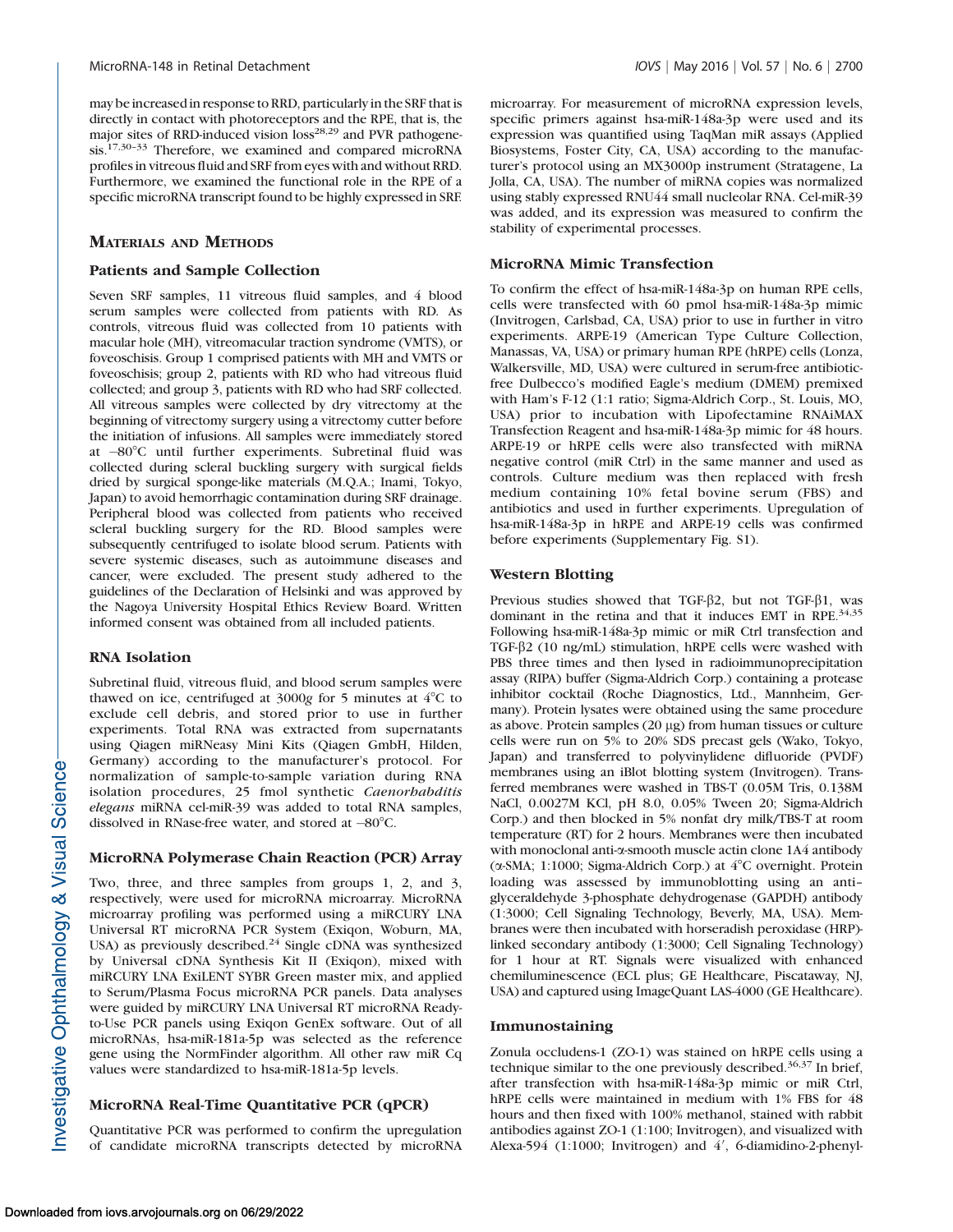|  | TABLE. Characteristics of Patients From Whom Subretinal Fluid, Vitreous Fluid, and Blood Serum Were Collected |  |  |  |  |  |  |  |  |  |  |  |  |
|--|---------------------------------------------------------------------------------------------------------------|--|--|--|--|--|--|--|--|--|--|--|--|
|--|---------------------------------------------------------------------------------------------------------------|--|--|--|--|--|--|--|--|--|--|--|--|

| Patient No.    | Sample           | <b>PCR Array</b> | RT-PCR miR-148a | <b>Diseases</b> | Age | <b>Sex</b> | <b>Serum Collection</b> |
|----------------|------------------|------------------|-----------------|-----------------|-----|------------|-------------------------|
| 1              | Vitreous fluid   | Group 1-1        |                 | <b>MH</b>       | 58  | $\rm F$    |                         |
| $\overline{c}$ | Vitreous fluid   | Group 1-2        |                 | <b>VMTS</b>     | 74  | M          |                         |
| 3              | Vitreous fluid   |                  | Not detected    | <b>MH</b>       | 56  | M          |                         |
| $\overline{4}$ | Vitreous fluid   |                  | Not detected    | <b>MH</b>       | 65  | M          |                         |
| 5              | Vitreous fluid   |                  | Not detected    | <b>VMTS</b>     | 70  | $\rm F$    |                         |
| 6              | Vitreous fluid   |                  | Not detected    | <b>MH</b>       | 66  | ${\bf F}$  |                         |
| 7              | Vitreous fluid   |                  | Not detected    | <b>VMTS</b>     | 74  | M          |                         |
| 8              | Vitreous fluid   |                  | Not detected    | Foveoschisis    | 77  | M          |                         |
| 9              | Vitreous fluid   |                  | Not detected    | <b>VMTS</b>     | 39  | M          |                         |
| 10             | Vitreous fluid   |                  | Not detected    | <b>MH</b>       | 71  | M          |                         |
| 11             | Vitreous fluid   |                  | Not detected    | <b>MH</b>       | 70  | M          |                         |
| 12             | Vitreous fluid   | Group 2-1        |                 | RD              | 53  | ${\bf F}$  |                         |
| 13             | Vitreous fluid   | Group 2-2        |                 | RD              | 62  | M          |                         |
| 14             | Vitreous fluid   | Group 2-3        |                 | RD              | 46  | M          |                         |
| 15             | Vitreous fluid   |                  | Detected        | RD              | 62  | M          |                         |
| 16             | Vitreous fluid   |                  | Detected        | RD              | 58  | M          |                         |
| 17             | Vitreous fluid   |                  | Detected        | RD              | 42  | M          |                         |
| 18             | Vitreous fluid   |                  | Detected        | RD              | 52  | M          |                         |
| 19             | Vitreous fluid   |                  | Not detected    | RD              | 81  | M          |                         |
| 20             | Vitreous fluid   |                  | Not detected    | RD              | 66  | M          |                         |
| 21             | Vitreous fluid   |                  | Not detected    | RD              | 53  | M          |                         |
| 22             | Vitreous fluid   |                  | Not detected    | RD              | 56  | F          |                         |
| 23             | Subretinal fluid | Group 3-1        |                 | RD              | 49  | F          |                         |
| 24             | Subretinal fluid | Group 3-2        |                 | RD              | 39  | F          |                         |
| 25             | Subretinal fluid | Group 3-3        |                 | RD              | 52  | M          |                         |
| 26             | Subretinal fluid |                  | Detected        | RD              | 37  | M          | $^{+}$                  |
| 27             | Subretinal fluid |                  | Detected        | RD              | 54  | M          | $^{+}$                  |
| 28             | Subretinal fluid |                  | Detected        | RD              | 69  | M          |                         |
| 29             | Subretinal fluid |                  | Detected        | RD              | 21  | M          | $^{+}$                  |

MH, macular hole; VMTS, vitreomacular traction syndrome; RD, retinal detachment.

indole (DAPI; Invitrogen). Images were obtained using a scanning laser confocal microscope (A1-Rsi; Nikon, Tokyo, Japan).

#### RPE Cell Migration Assay

After hsa-miR-148a-3p mimic or miR Ctrl transfection, ARPE-19 cells were replated. Cells were then serum starved for 24 hours before a single scratch wound was formed using a p20 pipette tip. The number of cells that had migrated into the wound space was assessed by light microscopy at 18 hours after scratch formation. Cell numbers were counted using built-in microscope software (FSX100; Olympus, Tokyo, Japan) and averaged. After hsa-miR-148a-3p mimic or miR Ctrl transfection, hRPE cells were replated on the 8-µm pore size culture inserts (Transwell; Costar, Badhoevedorp, The Netherlands). The Transwell membrane separates the upper and the lower chambers: 10% FBS-containing medium was added in the lower chamber, and serum-free medium was added in the upper chamber. After 24 hours, the cells that had migrated through the pores were stained, and the number of migrating cells from five vision fields was randomly counted under the microscope (BZ-9000; Keyence, Osaka, Japan) and averaged as  $n = 1$ . All experiments were performed at least three times.

#### **Statistics**

Data were expressed as means  $\pm$  standard errors of the mean (SEM;  $n =$  number of samples). Values from control samples were defined as 100%, and percent change relative to controls was calculated for each sample. All comparisons were statistically analyzed using the Mann-Whitney  $U$  test (unpaired samples). P values  $\langle 0.05 \rangle$  were considered statistically significant.

## **RESULTS**

#### **Patients**

Patient characteristics are summarized in the Table. Two out of 11 samples in group 1 (Nos. 1 and 2), 3 out of 11 samples in group 2 (Nos. 12, 13, and 14), and 3 out of 7 samples in group 3 (Nos. 23, 24, and 25) were used for microRNA PCR microarray. Vitreous samples were collected from patients in groups 1 and 2. Subretinal fluid was collected from patients in group 3. Groups 2 and 3 were composed of patients with RD. Group 1 was composed of patients with MH, VMTS, or foveoschisis. In group 3, four blood serum samples were collected in addition to SRF from the same patients (Nos. 26– 29).

#### Detection of hsa-miR-148a-3p

Based on the microRNA PCR array results, microRNAs detected in group 2 (Nos. 12, 13, and 14) and group 3 (Nos. 23, 24, and 25) but not group 1 (Nos. 1 and 2) were selected. Furthermore, microRNAs detected at high expression levels in group 3 (Nos. 23, 24, and 25) compared to group 2 (Nos. 12, 13, and 14) were listed depending on the ratio of the averaged relative expressions of group 3 (Nos. 23, 24, and 25) to group 2 (Nos. 12, 13, and 14). As a result, hsa-miR-148a-3p was found to be more highly expressed in SRF compared to vitreous fluid in patients with RD, but was not detected in vitreous fluid samples from patients with MH, VMTS, or foveoschisis (Fig. 1).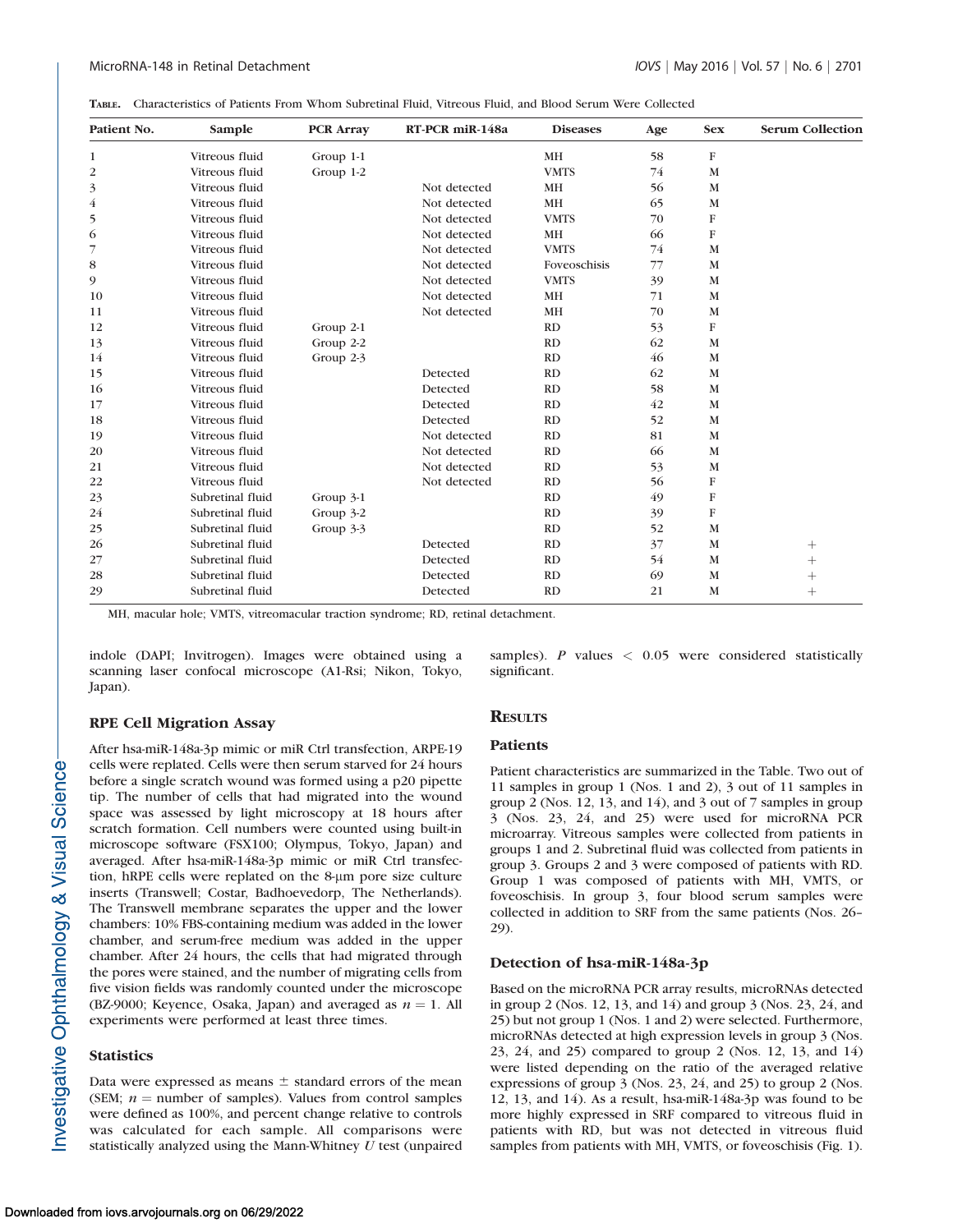|                            |                          |                          | Group1 (G1)              | Vitreous fluid from MH x 2 samples   |                         |                         |                     |  |  |
|----------------------------|--------------------------|--------------------------|--------------------------|--------------------------------------|-------------------------|-------------------------|---------------------|--|--|
|                            |                          |                          | Group2 (G2)              | Vitreous fluid from RD x 3 samples   |                         |                         |                     |  |  |
|                            |                          |                          | Group3 (G3)              | Subretinal fluid from RD x 3 samples |                         |                         |                     |  |  |
|                            |                          | G <sub>2</sub>           |                          |                                      |                         |                         |                     |  |  |
|                            |                          |                          |                          |                                      |                         |                         |                     |  |  |
| miRname                    | Control G2-1<br>delta co | Control G2-2<br>delta co | Control G2-3<br>delta co | Target G3-1<br>delta co              | Target G3-2<br>delta co | Target G3-3<br>delta co | Ratio               |  |  |
| $\overline{\phantom{a}}$   |                          |                          |                          |                                      |                         |                         | $+1$<br>G3/G2 ratio |  |  |
| $G1(-)$ , $G2(+)$          |                          | delta cq in G2           |                          |                                      | delta cq in G3          |                         |                     |  |  |
| hsa-miR-148a-3p            | 4.4500                   | 2.7600                   | 2.0000                   | $-0.2800$                            | $-0.0600$               | $-2.0500$               | 3,8667              |  |  |
| hsa-miR-532-3p             | 3.8700                   | 2.7900                   | 3.0900                   | $-0.7100$                            | 1.9200                  | $-1.0600$               | 3.2000              |  |  |
| hsa-miR-99b-5p             | 1.9700                   | 2.2800                   | 1.4400                   | $-0.8600$                            | $-0.2500$               | $-1.2800$               | 2.6933              |  |  |
| hsa-miR-186-5p             | 3.8100                   | 1.2500                   | 0.6200                   | $-0.2100$                            | $-0.8200$               | $-0.7200$               | 2.4767              |  |  |
| hsa-miR-484                | 2.9700                   | 1.3500                   | 1.3600                   | $-0.2900$                            | $-0.9800$               | 0.0700                  | 2.2933              |  |  |
| hsa-let-7e-5p              | 3.2300                   | 4.2000                   | 6.4800                   | 2.7300                               | 2.6100                  | 2.0700                  | 2.1667              |  |  |
| hsa-miR-185-5p             | 3.5000                   | 1.0700                   | $-1.6800$                | $-0.7000$                            | $-1.1500$               | $-1.7600$               | 2.1667              |  |  |
| hsa-miR-30b-5p             | 1.4000                   | 3.1600                   | 2.0400                   | 0.5300                               | $-0.0100$               | $-0.4000$               | 2.1600              |  |  |
| hsa-miR-101-3p             | 0.2000                   | 1.1100                   | $-1.6500$                | $-1.8100$                            | $-1.7700$               | $-3.2300$               | 2.1567              |  |  |
| hsa-miR-660-5p             | 0.6300                   | 0.8700                   | 0.4200                   | $-1.1800$                            | $-0.7400$               | $-2.4600$               | 2.1000              |  |  |
| hsa-miR-151a-3p            | 3.6500                   | 5.4700                   | 3.6000                   | 2.1500                               | 2.8200                  | 1.7700                  | 1.9933              |  |  |
| hsa-miR-148b-3p            | 1.8800                   | 0.7500                   | 0.1300                   | $-0.5400$                            | $-0.0600$               | $-2.2400$               | 1.8667              |  |  |
| hsa-miR-152                | 1.7900                   | 0.4600                   | 1.8600                   | $-0.0900$                            | $-0.2700$               | $-1.0400$               | 1.8367              |  |  |
| hsa-miR-27a-3p             | 3.2100                   | 0.5600                   | 3.6100                   | 0.5500                               | 2.7100                  | $-0.7400$               | 1.6200              |  |  |
| hsa-miR-142-3p             | 4.2900                   | 1.9900                   | 1.3000                   | 0.9900                               | 1.7000                  | 0.1200                  | 1.5900              |  |  |
| hsa-miR-125a-5p            | 3.5000                   | 0.8500                   | 2.0800                   | 0.1800                               | 1.3100                  | 0.6500                  | 1.4300              |  |  |
| hsa $-miR-194-5p$          | 4.3700                   | 4.9800                   | 1.0500                   | 2.2900                               | 2.2900                  | 1.7900                  | 1.3433              |  |  |
| hsa-miR-140-3p             | 1.0900                   | 0.0800                   | $-1.0300$                | $-0.9700$                            | $-1.3100$               | $-1.1900$               | 1.2033              |  |  |
| hsa-miR-140-5p             | 5.6900                   | 1.0800                   | 2.3400                   | 2.0000                               | 2.8500                  | 0.8400                  | 1.1400              |  |  |
| hsa-miR-425-5p             | 2.0700                   | 0.1900                   | $-1.2100$                | $-1.2500$                            | $-0.3300$               | $-0.6300$               | 1.0867              |  |  |
| hsa-miR-590-5p             | 2.7900                   | 6.6400                   | 2.2100                   | 3.4900                               | 3.1400                  | 1.8000                  | 1.0700              |  |  |
| hsa-miR-30c-5p             | 1.9400                   | 3.3000                   | 2.0600                   | 1.2700                               | 1.9400                  | 0.9000                  | 1.0633              |  |  |
| hsa-miR-502-3p             | 2.2900                   | 1.3100                   | 2.6400                   | 1.0400                               | 2.3400                  | $-0.1100$               | 0.9900              |  |  |
| hsa-miR-30e-3p             | 5.3000                   | 2.9800                   | 5.0100                   | 4.2100                               | 3.3100                  | 2.9700                  | 0.9333              |  |  |
| hsa-miR-652-3p             | 1.2200                   | $-0.2100$                | $-0.9100$                | $-0.8100$                            | 0.0600                  | $-1.7900$               | 0.8800              |  |  |
| hsa-miR-33a-5p             | 5.2200                   | 4.3300                   | 4.0400                   | 4.6300                               | 4.5500                  | 2.2100                  | 0.7333              |  |  |
| hsa-miR-30d-5p             | 3.8200                   | 2.7000                   | 4.3300                   | 1.8500                               | 4.8700                  | 2.0100                  | 0.7067              |  |  |
| hsa-miR-15b-5p             | 3.5100                   | 4.5900                   | 0.9300                   | 2.7900                               | 2.9400                  | 1.2000                  | 0.7000              |  |  |
| hsa-miR-378a-3p            | 1.2000                   | $-0.4400$                | 0.6400                   | $-0.2300$                            | 0.0100                  | $-0.4800$               | 0.7000              |  |  |
| hsa-miR-95                 | 5.9000                   | 3.7000                   | 3.5800                   | 3.3500                               | 5.0100                  | 4.0500                  | 0.2567              |  |  |
| hsa-miR-425-3p             | 5.2900                   | 3.9300                   | 2.6000                   | 4.2100                               | 4.0400                  | 3.0800                  | 0.1633              |  |  |
| hsa-miR-151a-5p            | 1.8400                   | 0.0100                   | 0.8300                   | 0.9700                               | 1.2500                  | 0.2500                  | 0.0700              |  |  |
| hsa-miR-421                | 3.7300                   | 2.2300                   | 6.4300                   | 4.8900                               | 3.7200                  | 4.1800                  | $-0.1333$           |  |  |
| hsa-miR-107                | 1,9300                   | 1.3500                   | $-1.6100$                | 0.8200                               | 1.3900                  | $-0.0900$               | $-0.1500$           |  |  |
| hsa-let-7f-5p              | 3.6400                   | 3.4900                   | 1.4900                   | 2.9500                               | 4.0700                  | 2.4800                  | $-0.2933$           |  |  |
| hsa-let-7d-5p              | 2.6100                   | 3.0500                   | 0.8200                   | 2.2800                               | 4.0500                  | 1.9800                  | $-0.6100$           |  |  |
| hsa-miR-505-3p             | 4.0300                   | 2.6700                   | 3.3400                   | 4.2600                               | 4.0300                  | 3.7900                  | $-0.6800$           |  |  |
| hsa-miR-142-5p             | 2.9900                   | 3.3400                   | 1.8600                   | 3.0100                               | 4.9800                  | 2.7400                  | $-0.8467$           |  |  |
| hsa-miR-103a-3p            | $-0.3900$                | $-0.2400$                | $-3.0200$                | $-0.1700$                            | 0.7600                  | $-1.4600$               | $-0.9267$           |  |  |
| hsa-miR-150-5p             | 1.1600                   | 4.8800                   | $-0.4600$                | 1.0900                               | 4.8300                  | 2,5800                  | $-0.9733$           |  |  |
| hsa-miR-197-3p             | 2.5600                   | $-0.8600$                | 3.2200                   | 2.9100                               | 3.2600                  | 1.9200                  | 1.0566667           |  |  |
| $h_{20} = m(D - 26h - 5m)$ | 12100                    | 2.9500                   | 2.7700                   | 45000                                | E OEOO                  | 2.7000                  |                     |  |  |

FIGURE 1. MicroRNA microarray results from subretinal and vitreous fluid samples from patients with macular hole (MH) or retinal detachment (RD). Out of all candidate microRNAs detected in vitreous fluid from patients with RD (but not patients with MH), hsa-miR-148a-3p was found to be the most redundantly expressed microRNA in subretinal fluid samples. Heat map colors on the right side indicate the G3/G2 expression ratio. G1, vitreous fluid from MH; G2, vitreous fluid from RD; G3, subretinal fluid from RD.

To confirm the specificity of hsa-miR-148a-3p detection, qPCR was performed with additional samples. Hsa-miR-148a-3p was not detected in samples from any of the 11 patients in group 1, but was detected in 7 out of 11 samples in group 2 and all 7 samples in group 3 (Table). As hsa-miR-148a-3p has been reported to be present in blood samples, 38,39 frequent detection of hsa-miR-148a-3p in group 3 may have been due to blood contamination. Verifying this possibility, hsa-miR-148a-3p was found to be detected in both blood and SRF samples in 4 patients in group 3. Quantitative PCR demonstrated higher relative expression of hsa-miR-148a-3p in SRF compared to blood serum in 3 out of 4 patients in group 3 (Fig. 2). These findings indicate that the detection of hsa-miR-148a-3p in group 3 was not due to contamination by blood serum.

# Changes in a-SMA and ZO-1 Expression Following hsa-miR-148a-3p Transfection

In order to elucidate the function of hsa-miR-148a-3p in vitreous fluid and SRF from patients with RD, we evaluated the contribution of hsa-miR-148a-3p to PVR pathogenesis. Epithe-



FIGURE 2. Relative expression of hsa-miR-148a-3p in blood serum and subretinal fluid samples from the same patients. Expression levels of hsa-miR-148a-3p were higher in subretinal fluid compared to blood serum samples in 3 out of 4 patients. Patient numbers correspond to those presented in the Table.



FIGURE 3. Western blot images from primary human RPE (hRPE) cells transfected with hsa-miR-148-3p. (A) a-SMA levels were increased in response to TGF-b2 stimulation (middle two lanes), and further increased following incubation with hsa-miR-148-3p (right two lanes). GAPDH was used as a loading control. (B) After hsa-miR-148-3p transfection, hRPE showed reduced expression of zonula occludens-1 (ZO-1) compared to hRPE transfected with control microRNA (miR Ctrl). Scale bar: 50 µm.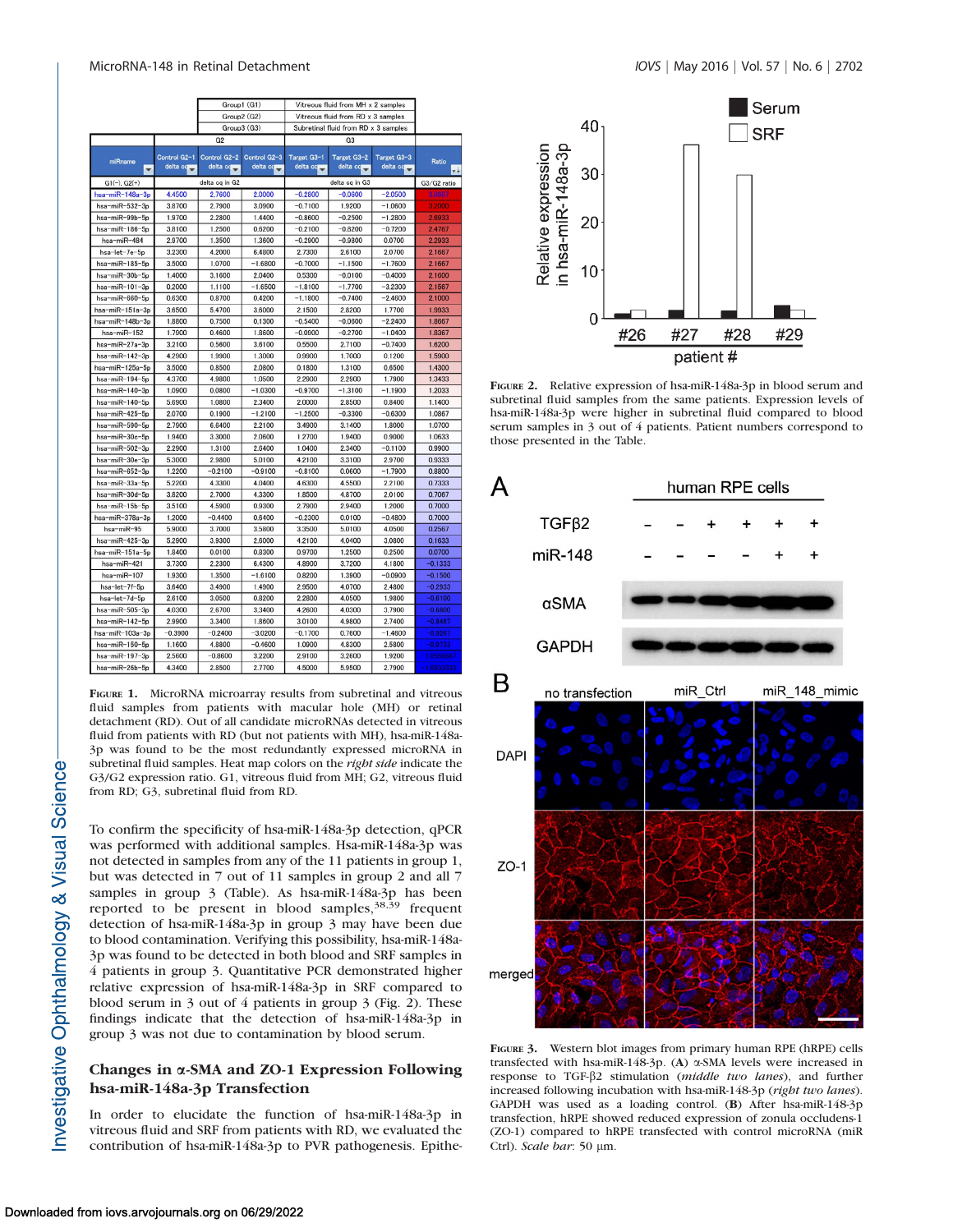

FIGURE 4. Effect of hsa-miR-148-3p on ARPE-19 and hRPE cell migration. (A) The number of migrating ARPE-19 cells was significantly higher in cells transfected with hsa-miR-148a-3p mimic compared to cells transfected with miR Ctrl. (B) Images of ARPE-19 cells immediately following scratch formation. (C, D) Representative images of ARPE-19 cells transfected with miR Ctrl (C) and hsa-miR-148a-3p mimic (D). Photographs were captured at 18-hour scratch formation. Dashed lines delineate scratched areas. (E) The number of migrating hRPE cells through the Transwell membrane was significantly higher in cells transfected with hsa-miR-148a-3p mimic than in cells transfected with miR Ctrl. (F, G) Representative images of hRPE cells transfected with miR Ctrl (F) and hsa-miR-148a-3p mimic (G). Photographs were captured at 24 hours after plating cells on Transwell membranes. Scale bars: 100 µm.

lial–mesenchymal transition has been posited as a trigger for PVR following RD.<sup>19,40</sup> Further,  $\alpha$ -SMA expression is reportedly increased in RPE cells undergoing EMT. We examined a-SMA expression in hRPE cells following transfection with hsa-miR-148a-3p mimic and miR Ctrl. Human RPE cell viability was not significantly changed after hsa-miR-148a-3p transfection (Supplementary Fig. S2). Interestingly, a-SMA expression was found to be upregulated in hRPE cells transfected with hsa-miR-148a-3p mimic compared to cells transfected with miR Ctrl (Fig. 3A). In addition, ZO-1 immunostaining showed that hsa-miR-148a-3p mimic transfection induced reduction of ZO-1 expression and disruption of RPE morphology, whereas miR Ctrl did not (Fig. 3B).

## Changes in Migration Ability Following hsa-miR-148a-3p Transfection

To further elucidate the role of hsa-miR-148a-3p in RD, we studied the migration ability of ARPE-19 cells and hRPE cells with and without the transfection of hsa-miR-148a-3p (Fig. 4). In scratch assay, compared to ARPE-19 cells transfected with hsa-miR-148a-3p mimic (1.00  $\pm$  0.03, n = 43), those transfected with hsa-miR-148a-3p mimic demonstrated significantly increased numbers of migrating cells (1.13  $\pm$  0.02; n = 43; P = 0.0005, Figs. 4A–D). Consistent with the results from the scratch assay, Transwell migration assay showed that compared to hRPE cells transfected with hsa-miR-148a-3p mimic (1.00  $\pm$ 0.15,  $n = 6$ ), those transfected with hsa-miR-148a-3p mimic demonstrated significantly increased numbers of migrating cells (1.61  $\pm$  0.12; n = 6; P = 0.0039, Figs. 4E–G). These results indicate that hsa-miR-148a-3p detected vitreous fluid and that SRF from eyes with RRD promotes EMT in RPE cells, which possibly plays a role in PVR pathogenesis.

### **DISCUSSION**

Recently, there has been accumulating evidence of a biological relationship between microRNAs and ocular diseases. For instance, miR-155 has been shown to promote the expansion of pathogenic Th17 cells, which mediate experimental uveitis<sup>41</sup>; intravitreal miR-21 and miR-146 have been demonstrated as tumor markers of uveal melanoma<sup>26</sup>; and intravitreal miR-146 has been demonstrated to control retinal inflammation in diabetic retinitis.<sup>23</sup> Further, the expression levels of microRNA transcripts have been compared between patients with proliferative diabetic retinopathy and patients with MH.<sup>24</sup> To the best of our knowledge, comparisons of microRNA transcript levels in vitreous fluid samples from eyes with and without RRD have yet to be reported, and no studies have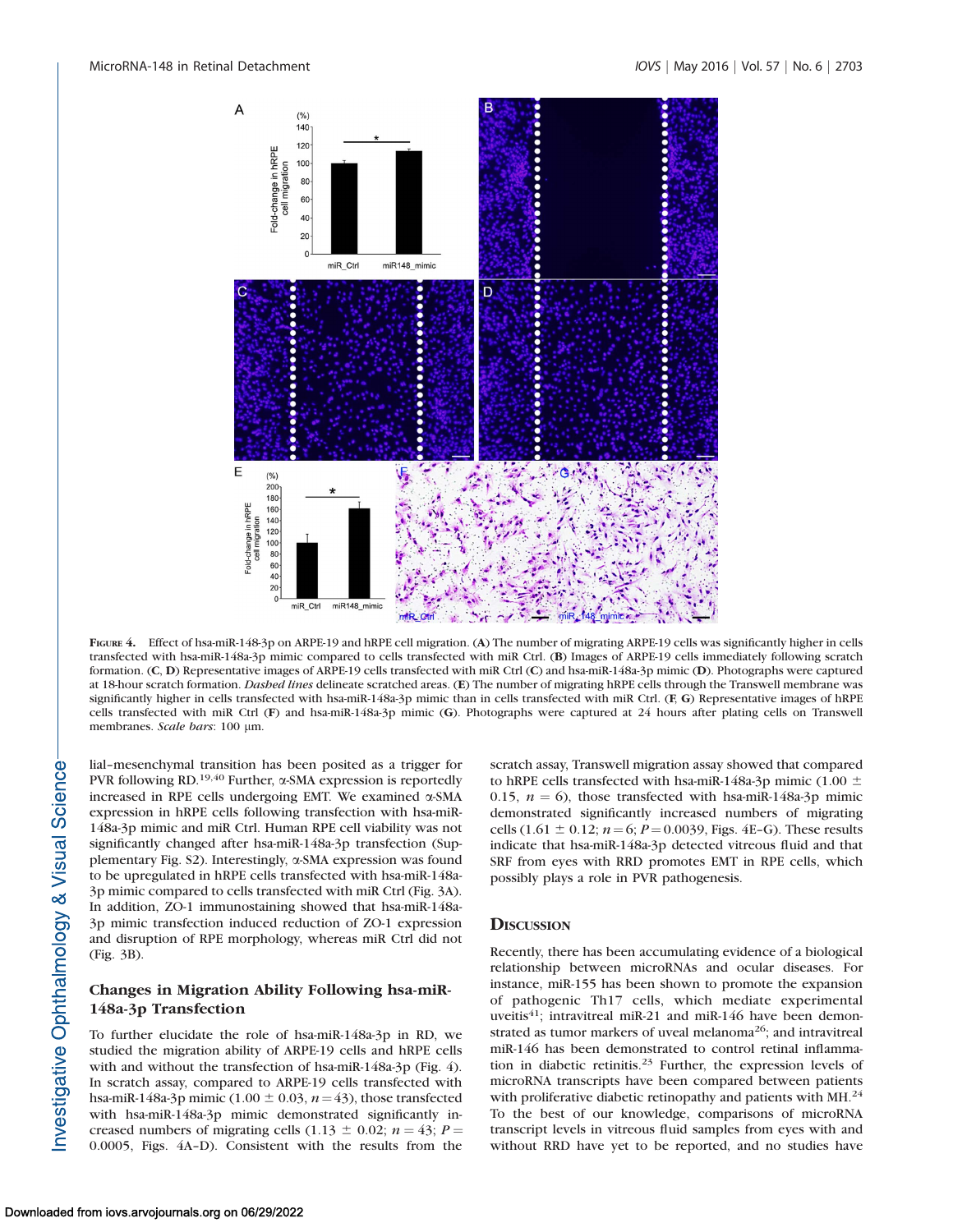performed microRNA profile comparisons of SRF samples. In the present study, hsa-miR-148a-3p was detected in vitreous fluid and SRF samples from RD eyes, with the expression levels of hsa-miR-148a-3p found to higher in SRF compared to vitreous fluid samples. The administration of miR-148a resulted in the upregulation of  $\alpha$ -SMA expression in hRPE cells and increased migration ability of both hRPE cells and ARPE-19 cells, which represent the induction of EMT. One of the limitation and difficulties in measuring microRNAs in the ocular fluids is the setting-up protocol for precisely detecting low-abundance RNAs, for example, microRNAs. For instance, spiking in the control RNA after RNA extraction is sometimes used and may control for cDNA and qPCR differences between samples. However, it does not control for RNA extraction efficiency in many situations. Nevertheless, limited sample volumes disable researchers with respect to finding the best experimental condition. Further accumulation of knowledge will enable us to find the solution for this problem. On the other hand, it is very interesting that even under the different experiments with different references, hsa-miR-148a-3p abundance was confirmed by both PCR array and qPCR using two different reference genes.

There have been no reports describing a relationship between miR-148a and intraocular diseases other than RD; however, miR-148a has been reported to contribute to the pathogenesis of a number of extraocular diseases. Yuan et al.<sup>42</sup> reported that miR-148a was upregulated in hepatocellular carcinoma cells and promoted cell proliferation, cell cycle progression, cell migration, anchorage-independent growth in soft agar, and subcutaneous tumor formation. Increased miR-148a expression levels in aortic valve interstitial cells have been shown to decrease nuclear factor kappa-light-chainenhancer of activated B (NF-KB) cell signaling and NF-KB target gene expression, and promote valvular inflammation and distension.<sup>43</sup> In adipocytes, miR-148a increased adipogenesis and suppressed Wnt1 expression, an endogenous inhibitor of adipogenesis. Ectopic expression of miR-148a reportedly accelerates the differentiation of mesenchymal stem cells through Wnt signaling.<sup>44</sup> Further, cells expressing miR-148a have been shown to produce greater amounts of proteoglycans and collagen, in particular type II collagen, with proteoglycan and collagen secretion into culture medium shown to be inhibited, but total collagen production increased, by miR-148a.<sup>45</sup> These corroborating studies indicate that miR-148a has multifunction roles depending on cellular conditions. In the present study, miR-148a upregulation was found to promote EMT in RPE cells. However, we were unable to elucidate the detailed mechanisms underlying the promotion of EMT by miR-148a. Further studies are required to fully elucidate the biological mechanisms underlying the promotion of EMT by miR-148a. More importantly, we did not show the clinical relationship of hsa-miR-148a upregulation in the eyes and pathogenesis of PVR. To elucidate the clinical importance of abundant hsa-miR-148a expression in the eyes, it is necessary to collect vitreous fluids from eyes with PVR and examine the expression of hsa-miR-148a. In addition, it would be interesting to measure hsa-miR-148a expression in the vitreous fluid and SRF of RD eyes in each case and examine the correlation of clinical severity of RD as a predictive factor of PVR.

In conclusion, hsa-miR-148a is increased in vitreous fluid and SRF of eyes affected by RRD and promotes EMT in RPE cells.

#### Acknowledgments

The authors thank Reona Kimoto and Chisato Ishizuka for technical assistance.

Supported in part by Grants-in-Aid for Scientific Research B (15H04994, HT) and for Young Scientists A (25713056, HK) from the Japan Society for the Promotion of Science, Takeda Medical Research Foundation (HK), Takeda Science Foundation (HK), Japan Intractable Diseases Research Foundation (HK), Yokoyama Foundation for Clinical Pharmacology (YRY1411, HK), and The Uehara Memorial Foundation (HK), Hori Science and Arts Foundation (FY), and Mishima Saiichi Memorial Ophthalmic Research International Foundation (FY).

Disclosure: K. Takayama, None; H. Kaneko, None; S.-J. Hwang, None; F. Ye, None; A. Higuchi, None; T. Tsunekawa, None; T. Matsuura, None; T. Iwase, None; T. Asami, None; Y. Ito, None; S. Ueno, None; S. Yasuda, None; N. Nonobe, None; H. Terasaki, None

## References

- 1. Ambros V. microRNAs: tiny regulators with great potential. Cell. 2001;107:823–826.
- 2. Huang Y, Shen XJ, Zou Q, Wang SP, Tang SM, Zhang GZ. Biological functions of microRNAs: a review. J Physiol Biochem. 2011;67:129–139.
- 3. Krol J, Loedige I, Filipowicz W. The widespread regulation of microRNA biogenesis, function and decay. Nat Rev Genet. 2010;11:597–610.
- 4. Allegra A, Alonci A, Campo S, et al. Circulating microRNAs: new biomarkers in diagnosis, prognosis and treatment of cancer (review). Int J Oncol. 2012;41:1897–1912.
- 5. Taft RJ, Pang KC, Mercer TR, Dinger M, Mattick JS. Non-coding RNAs: regulators of disease. J Pathol. 2010;220:126–139.
- 6. Tomankova T, Petrek M, Gallo J, Kriegova E. MicroRNAs: emerging regulators of immune-mediated diseases. Scand J Immunol. 2012;75:129–141.
- 7. Cao Y, Feng B, Chen S, Chu Y, Chakrabarti S. Mechanisms of endothelial to mesenchymal transition in the retina in diabetes. Invest Ophthalmol Vis Sci. 2014;55:7321–7331.
- 8. Chung SH, Gillies M, Sugiyama Y, Zhu L, Lee S-R, Shen W. Profiling of MicroRNAs involved in retinal degeneration caused by selective müller cell ablation. PLoS One. 2015;10: e0118949.
- 9. Takahashi Y, Chen Q, Rajala RV, Ma JX. MicroRNA-184 modulates canonical Wnt signaling through the regulation of frizzled-7 expression in the retina with ischemia-induced neovascularization. FEBS Lett. 2015;589:1143–1149.
- 10. Ye EA, Steinle JJ. miR-15b/16 protects primary human retinal microvascular endothelial cells against hyperglycemia-induced increases in tumor necrosis factor alpha and suppressor of cytokine signaling 3. J Neuroinflammation. 2015;12:44.
- 11. Yoon C, Kim D, Kim S, et al. MiR-9 regulates the posttranscriptional level of VEGF165a by targeting SRPK-1 in ARPE-19 cells. Graefes Arch Clin Exp Ophthalmol. 2014;252: 1369–1376.
- 12. Bourne RR, Stevens GA, White RA, et al. Causes of vision loss worldwide, 1990-2010: a systematic analysis. Lancet Glob Health. 2013;1:e339–e349.
- 13. Colucciello M. Rhegmatogenous retinal detachment. Phys Sportsmed. 2009;37:59–65.
- 14. Lane JI, Watson RE Jr, Witte RJ, McCannel CA. Retinal detachment: imaging of surgical treatments and complications. Radiographics. 2003;23:983–994.
- 15. Kreissig I. Surgical techniques for repair of primary retinal detachment: part I. Review of their development during the last 80 years. Folia Med (Plovdiv). 2009;51:5–11.
- 16. Sodhi A, Leung LS, Do DV, Gower EW, Schein OD, Handa JT. Recent trends in the management of rhegmatogenous retinal detachment. Surv Ophthalmol. 2008;53:50–67.